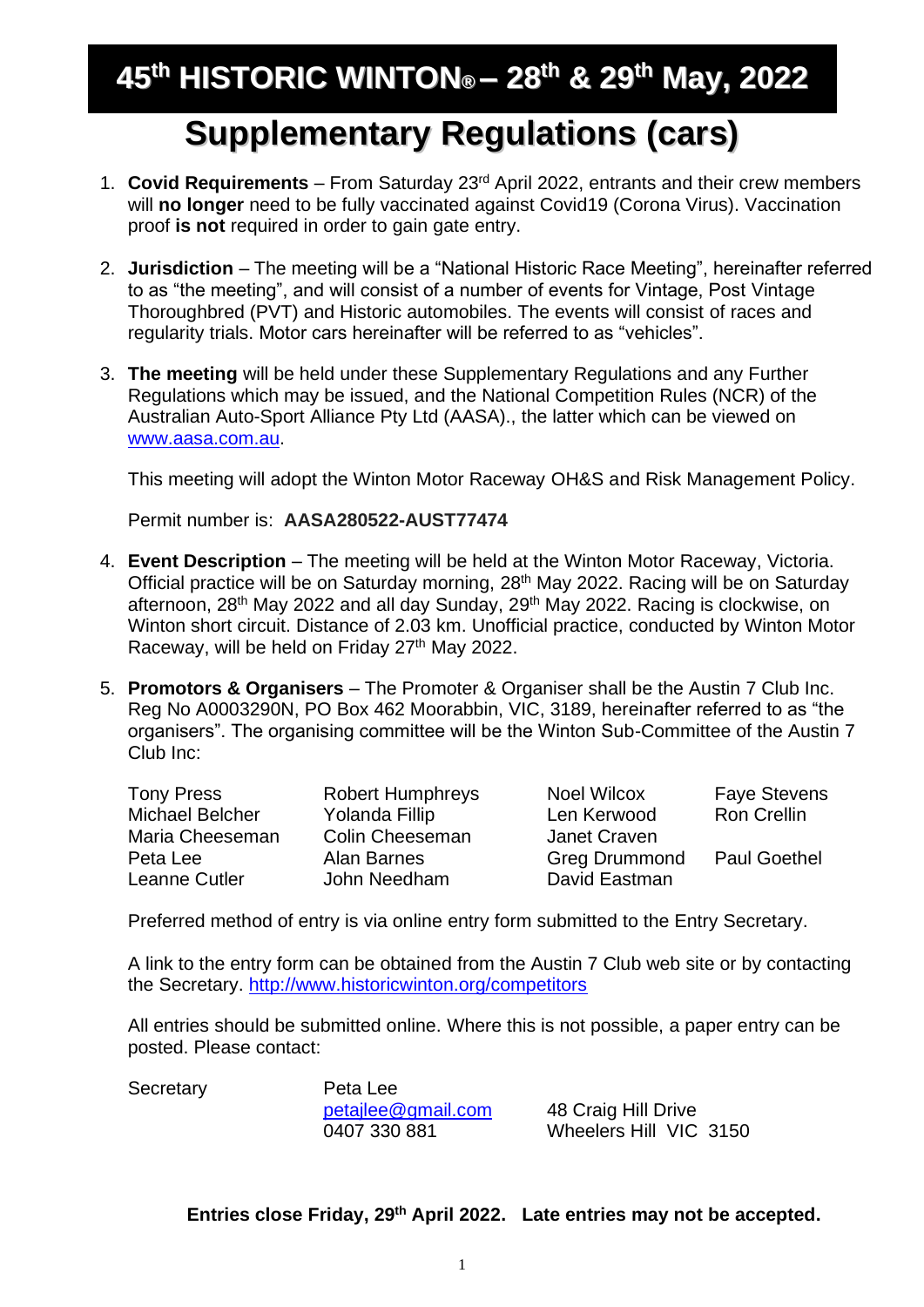## **6. The key officials of the meeting will be:**

| <b>Clerk of Course</b>     | Michael Neilsen              |
|----------------------------|------------------------------|
| Deputy Clerk of Course     | <b>Richard Weston</b>        |
| Assistant Clerks of Course | TBA                          |
| <b>Chief Scrutineer</b>    | TBA                          |
| <b>Chief Grid Marshall</b> | Len Kerwood                  |
| <b>Stewards</b>            | TBA                          |
| <b>Medical Officer</b>     | <b>TBA</b>                   |
| Judges of Fact             | Michael Neilsen, Len Kerwood |

- 7. **LIcence Requirements**  The minimum licence requirements for competitors participating in race events will be an AASA National Racing Licence or an AASA approved equivalent standard racing licence. Participants in the Regularity events only must hold a minimum AASA Club Racing Licence or an AASA approved equivalent standard racing licence.
- 8. **Competition – Racing**, will consist of a number of scratch and handicap races of 5 or more laps made up of the following groups of vehicles – Groups J, K, Lb, M, Na, Nb, Nc, O, Q, R, Sa, Sb, Sc, FFa, FFb, Formula Vee a & Formula Vee b. And other vehicles as invited by the organisers.

**Regularity Trials** - Two regularity events will be included in the program for vehicles from 1920 – 1960. Regularity One – 1920-1940, Regularity Two – 1941-1960. Each event will be conducted with a minimum of 5 laps and be restricted to "**open-wheeler"** Vintage, PVT and invited vehicles characteristic of the era. If over-subscribed, priority will be given to early period vehicles. Minimum and maximum lap times will be set prior to each event.

Additional regulations for Regularity Trials will be issued with the Further Regulations.

9. **Entries** – Open Friday 4<sup>th</sup> March 2022 and close on Friday 29<sup>th</sup> April 2022, and will be limited to a maximum permitted by the track density for the category concerned plus a maximum number per class as decided by the organisers. Should an excess of entries be received in any one category or class and/or combined category or class as decided by the organisers, preference will be given in order of receipt of entries. Should insufficient entries be received in a particular category or class, the organisers reserve the right to combine classes, restructure the program and/or reject entries. This year the principle method of entry is via online submission. All entries must be fully completed and accompanied by all fees etc, and received by the organisers on or before 29<sup>th</sup> April 2022.

All vehicles other than those entering Regularity events must have an AASA Passport or a race record book issued by an AASA approved sanctioning body.

Vehicles other than those entering Regularity and Groups N & S must have a certificate of Description or be authorised by the Austin 7 Club Inc.

AASA recognises all racing licences issued by an approved National racing authority.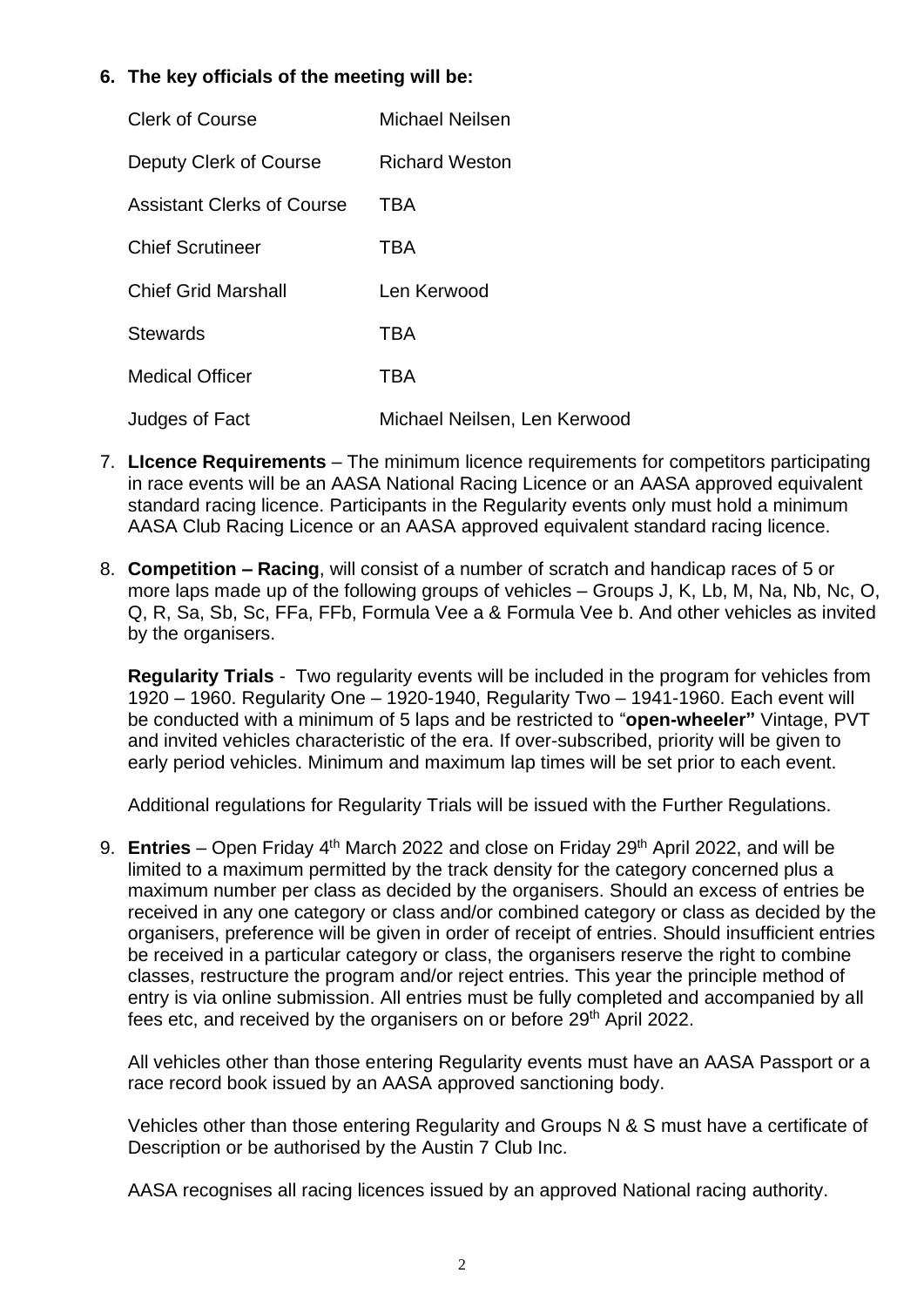The entry fee is \$350 for Races & Regularity (Fees include GST). Payment methods will be by direct deposit, credit card or cheque. A payment instalment plan can be established upon request.

Refunds for cancelled entries will only be made on written application, at least 14 days prior to the meeting and/or at the discretion of the organisers. All passes must be returned with notice of cancellation. An administration fee of \$25 (including GST) will apply to all cancellations. Should the meeting be cancelled by the organiser, or Government imposed Covid Safe restrictions, entry fees will be refunded in full.

- 10.**Driver Briefing** A briefing will be held prior to the commencement of events and attendance by all drivers is compulsory. The time and place will be advised in the Further Regulations. Those who fail to attend the driver's briefing will be penalised at the Clerk of Course's discretion.
- 11. **Trophies**  Will be awarded to all event winners and first in class where applicable. Outright, place and class winner trophies can be collected from the Mouse House (Driver sign-on shed) shortly after each event (depending on the release of results).
- 12. **Admission to Circuit and Paddock** Each competitor will be issued with 4 passes, which can be used to gain free admission to the circuit and paddock area.
- 13.**Admission to Dummy Grid** Will be restricted to signed on pit crew, over the age of 16 years. Each competitor can have 3 signed on pit crew if required. Pit crew wristbands will only be issued from the sign on office upon completion of a pit crew disclaimer form.
- 14.**Driver's Wristband** A coloured wristband will be issued to each driver at the time of document checking. You are required to wear the wristband for the duration of the meeting.
- 15.**Noise** The organisers reserve the right to prohibit from competition any vehicle which exceeds 95dB when measured whilst in competition at 30m from the track edge. Vehicles must be adequately muffled to comply with noise restrictions.
- 16.**Scrutiny** All vehicles must have a safety check on both days of the meeting prior to entry onto the track. Friday scrutiny (in place of Saturday scrutiny) will be offered to some entrants and will be detailed in Further Regulations. A pre-scrutiny, self-check safety list will be sent to all competitors with their final acceptances. This list must be completed by competitors and presented at document checking.

Competitors should note that the scrutineers may undertake random scrutiny checks throughout the duration of the meeting. Additional information and scrutiny times will be notified in the Further Regulations.

17. **Timing** – Timing will be carried out by the organisers and their officials and this will be the official record of the time and number of laps completed. Timing will be electronic by way of DATA-1 (Dorian) transmitters for all classes including Regularity. All competitors will be required to carry a correctly fitted and fully functioning Data-1 transmitter both during practice and racing.

You must mount the Dorian with clear line of sight to the track in a horizontal position either flat underneath or on the side of the vehicle. The Dorian must be no higher than 300mm from the ground and have no metal or carbon fibre between it and the ground. Cable ties or race tape is the recommended method of attachment.

Transmitters will be available for hire from Accelerate Direction. If you do not supply a transmitter number with your entry form, it will be assumed you need to hire one, and a transmitter will be allocated to you. Dorians can be collected from the timing room between 4pm-5pm Friday 27<sup>th</sup> May and 7am-9.30am Saturday 28<sup>th</sup> May. Payment of \$50 cash (or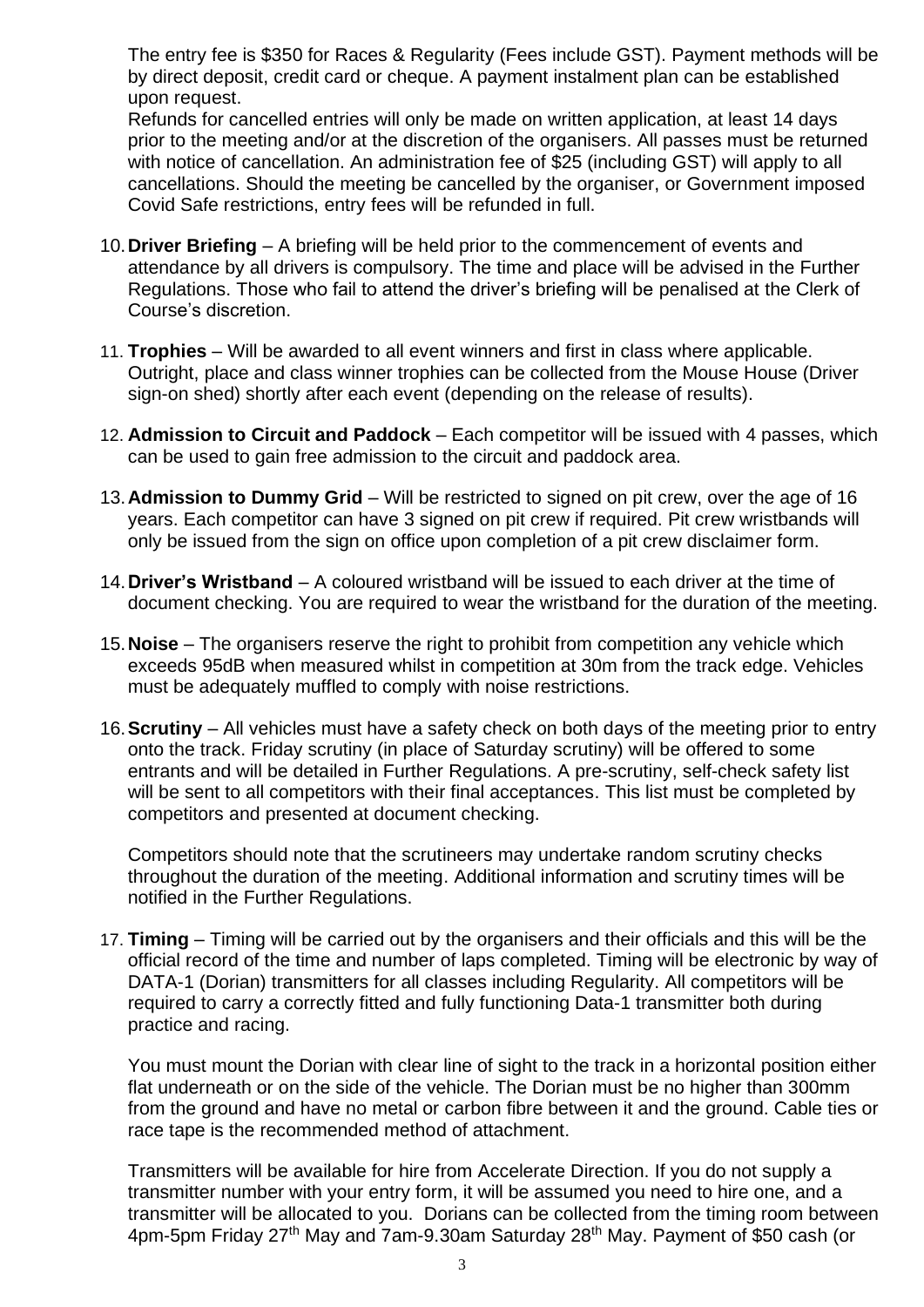\$51 credit card) must be made at time of collection. Any Dorian lost, damaged or not returned will incur a replacement cost of \$480.

18.**Safety** – In the interest of safety, the Clerk of Course, with the approval of the stewards, reserve the right to reschedule, modify or cancel events. This is likely to occur should the Clerk of Course determine that there is inadequate light or unsafe condition due to the weather.

#### 19.**Driver Apparel**

Driver's apparel shall be as specified in AASA Appendix 4 Apparel Requirements for National Race Events, with the exception of regularity being Club Race Events."

- 20.**Roll Over Protection** The use of a safety harness and rollover protection is mandatory for all Historic category vehicles other than pre 1961 Historic vehicles in groups J, K and Lb. However, it is strongly recommended that effective roll bars and safety harnesses are fitted to all competing vehicles at Historic Winton. Those vehicles in groups J, K and Lb plus Regularity which cannot be so equipped without serious impacts on standards of authenticity and originality may be exempted. Owners and drivers of such exempted vehicles may be required to attest in writing, their understanding of the additional risk of death or injury arising from the use of vehicles without roll over protection.
- 21.**Property Damage** In the event of any damage to the facilities at Winton Motor Raceway or the use of a fire extinguisher, the competitor(s) involved will be responsible for covering the costs of any damage or replacing fire extinguishers.
- 22.**Starting Procedures** will be detailed in Further Regulations.
- 23.**Parade Laps** During the meeting, certain vehicles may be invited to participate in Parade Laps. This activity will be conducted as per the requirements of the Austin 7 Club Inc.
- 24.**Race Numbers** All vehicles must carry numbers in accordance with the requirements of the Austin 7 Club Inc. Discs and numbers will be on sale in the Sign on Office. Where possible, previously held race numbers will be allocated. The use of three digit numbers is permissible. All numbers can be single, double or triple digit.
- 25.**Tents & Marquees** May only be erected in the paddock at the discretion of the Paddock Marshall and this will be strictly enforced (please remember that space is limited). Please also note that Winton Motor Raceway asks that you do not drive pegs into the sealed surface. There will only be a limited number of drums of concrete to use as tie downs, you will need to bring something with you. Please note – no overnight camping is permitted in the paddock area.
- 26.**Camping** Is restricted to the designated Winton Motor Raceway camping area (in the vicinity of the back straight). A camping fee of \$25 per person per night is applicable and camping tickets can be purchased online through Ticketebo. Staying overnight in any of the garages, carports, transporters or paddock area is not permitted during the period of the meeting.
- 27.**Tender Vehicles & Trailers** As in previous years, there must be no tender vehicles or trailers in the paddock area. (Each competitor may only use one vehicle space). All tender vehicles and trailers must be removed to the designated parking areas. See map enclosed with Further Regulations. Large trucks and transporters must be located on the fence line in the area behind the National Paddock garages.
- 28.**Undercover Garages & Carports** To book undercover garages at a cost of \$275 for the weekend, and carports \$150 for the weekend, please contact the Winton Motor Raceway office directly at events@wintonraceway.com.au. Bookings can be made from 15<sup>th</sup> March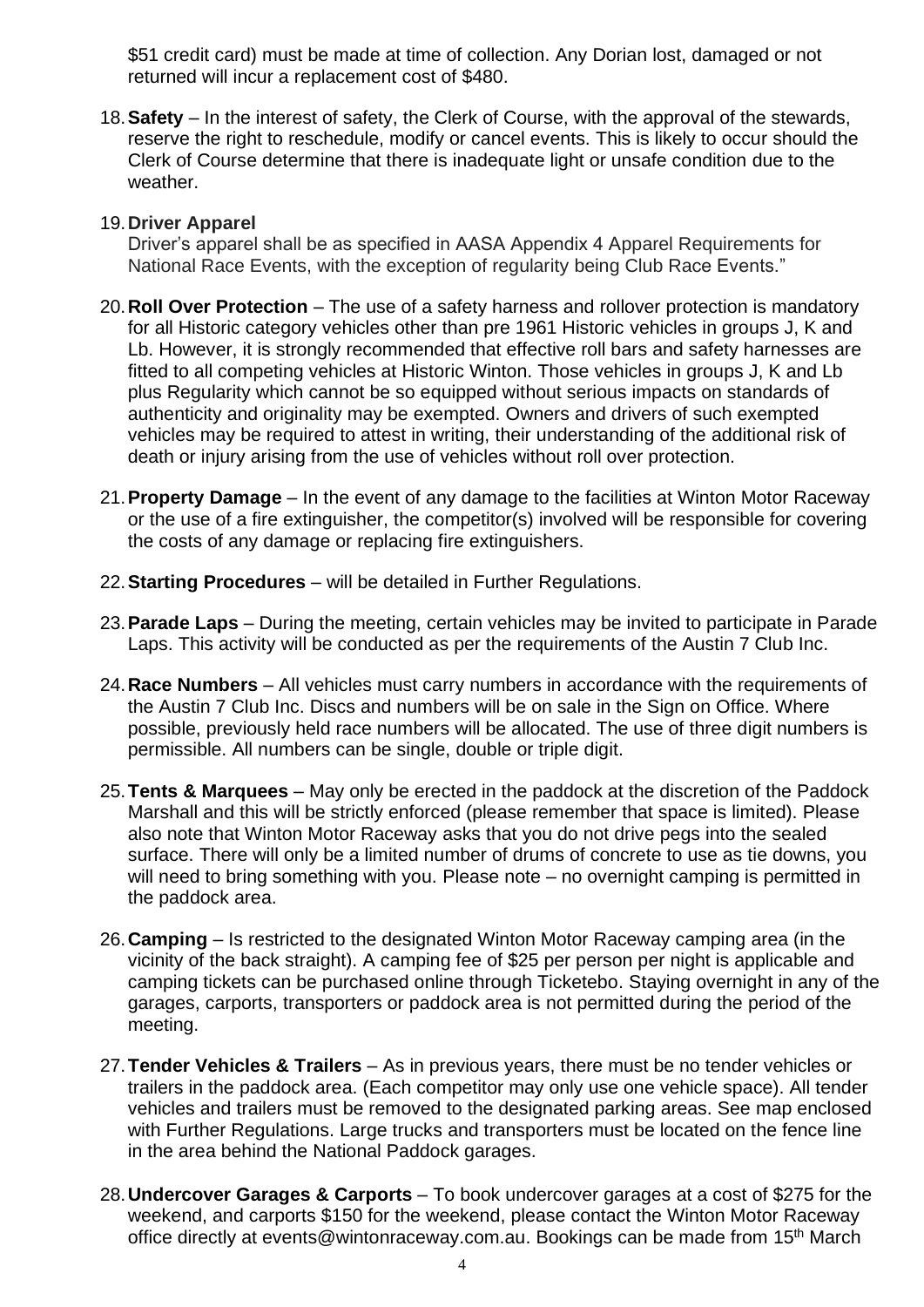2022. However, a limited number of marquee spaces for hire may also be available closer to the meeting if garages and carports are fully booked.

- 29. Private practice Will be conducted by Winton Motor Raceway on Friday 27<sup>th</sup> May 2022, from 9am to 4.30pm – the cost being \$180 per car. Bookings to be made online through WMR web page, from 15<sup>th</sup> March 2022. Private practice will be conducted in 20 minute sessions. A schedule will be issued and distributed by WMR.
- 30.**Fuel** must be in accordance with organiser's specifications.

JFP 105 Racing Unleaded, Unleaded and BP Ultimate are available from the pumps at the circuit. Samples of the available fuels may be purchased from the circuit during normal office hours. Please note, AVGAS (leaded racing fuel) can no longer be purchased at the circuit. From 1st July 2019, leaded fuels may not be used in motor sport competition. All competitors are required to use the fuels supplied by the venue. In order to comply with OH&S requirements and the Dangerous Goods Act 1985, entrants are NOT PERMITTED to bring 200 litre drums of fuel onto the Winton Motor Raceway property. Storage of 200 litre fuel drums is prohibited on the Winton Motor Raceway site.

Only competition vehicles and 20 litre containers may be filled at the on-site service station. Each competitor may only store a maximum of 2 x 20 litre containers of fuel at any time.

### **Refuelling of Vehicles**

When refueling or decanting fuel, a separate and suitably attired person must act as a fire attendant and be equipped with a tagged and fully functional dry powder fire extinguisher, having a minimum capacity of 4.5kg (9kg strongly recommended). All personnel involved in the refuelling of vehicles or the decanting of fuel must wear flame proof clothing and balaclava with any exposed areas covered ie eyes, to avoid or minimize risk of injury from fire.

Refuelling of vehicles may only take place at the circuit fuel depot, or in a well-ventilated area outside of enclosed garages.

- 31.**Vehicle Fire Extinguishers** It is strongly recommended that drivers carry a .9kg hand held demountable fire extinguisher in competition vehicles. Type I and Type III extinguishers are preferred, and must comply with S/NZS 1841.
- 32.**Insurance** All competitors are covered against personal accident in accordance with conditions and benefits applicable to the Australia Auto-Sport Alliance Pty Ltd insurance policy.
- 33.**Protests** All protests must be lodged in accordance with AASA Rule 12.
- 34.**Cancellation** The Promoter reserves the right to cancel, postpone or abandon the meeting.
- 35.**Alcohol & Drugs Policy** During the competition, consumption of alcoholic beverages in the paddock, pits or any other portion of the competition venue under the control of the officials is expressly forbidden until all practice or competition activity is concluded for the day. Any driver or crew member who is found to affected by alcohol on the day of the event or practice therefore shall not be permitted to participate.

The consumption of drugs at any time during the meeting is prohibited. Persons found to be in possession of, or under the influence of drugs will not be able to participate in the meeting. In addition, the persons concerned will be subject to the Articles of the AASA Policy.